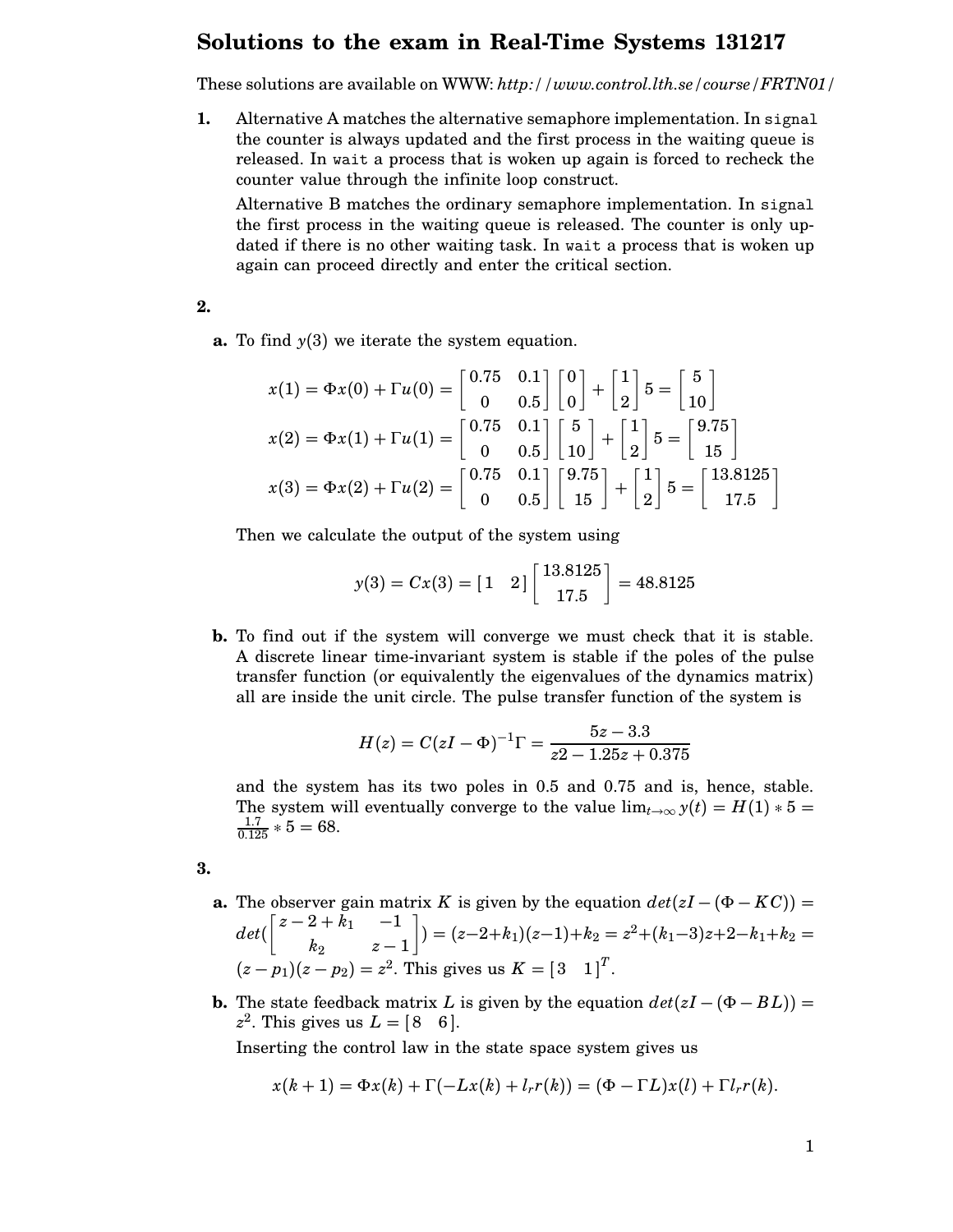The pulse transfer function of this system is

$$
H(z) = C(zI - (\Phi - \Gamma L))^{-1} \Gamma l_r = \frac{l_r}{2z^2}.
$$

 $H(1) = 1$  gives us  $l_r = 2$ .

```
c. private double x1Hat = 0, x2Hat = 0, u = 0, y = 0, r = 0, e = 0;
  private double uHelp = 0;
  private final double k1 = 3, k2 = 1;
  private final double 11 = 8, 12 = 6, 1r = 2;
  private final double phi11 = 2, phi12 = 1, phi 22 = 1;
  private final double gam2 = 0.5;
  private final double c1 = 1;
  while (1) {
    y = getY();
    r = getReference();
    u = uHelp + lr*r;
    outputU(u);
    e = y - c1*x1Hat;x1HatNew = phi11*x1Hat + phi12*x2Hat + k1*e;x2HatNew = phi22*x2Hat + gam2*u + k2*e;x1Hat = x1HatNew;x2Hat = x2HatNew;uHe1p = -11*x1Hat - 12*x2Hat;sleep();
  }
```

```
4.
```
**a.** All of them! Since the controllers are rate monotonic and have higher priority than the logger, the choice of  $T_{logger}$  will not affect the controllers. The two controller tasks will both meet their deadlines which can be seen from the approximate analysis (may be used since  $T_i = D_i$ ), i.e.,

$$
\frac{2}{8} + \frac{4}{12} = 0.583 \le 2(2^{1/2} - 1) = 0.828
$$

**b.** The first schedulability test gives that if  $T_{logger} \ge \frac{5}{3(2^{1/3}-1)-\frac{2}{8}-\frac{4}{12}} \approx 25.45$ , the logger is guaranteed to meet its dealines. Otherwise, the logger may not meet its deadlines. Since  $T_{logger} > T_{Controller2}$  it is OK to use the approximate rate monotonic analysis.

The second schedulability test gives that

$$
(\frac{2}{8} + 1)(\frac{4}{12} + 1)(\frac{5}{T_{logger}} + 1) \le 2
$$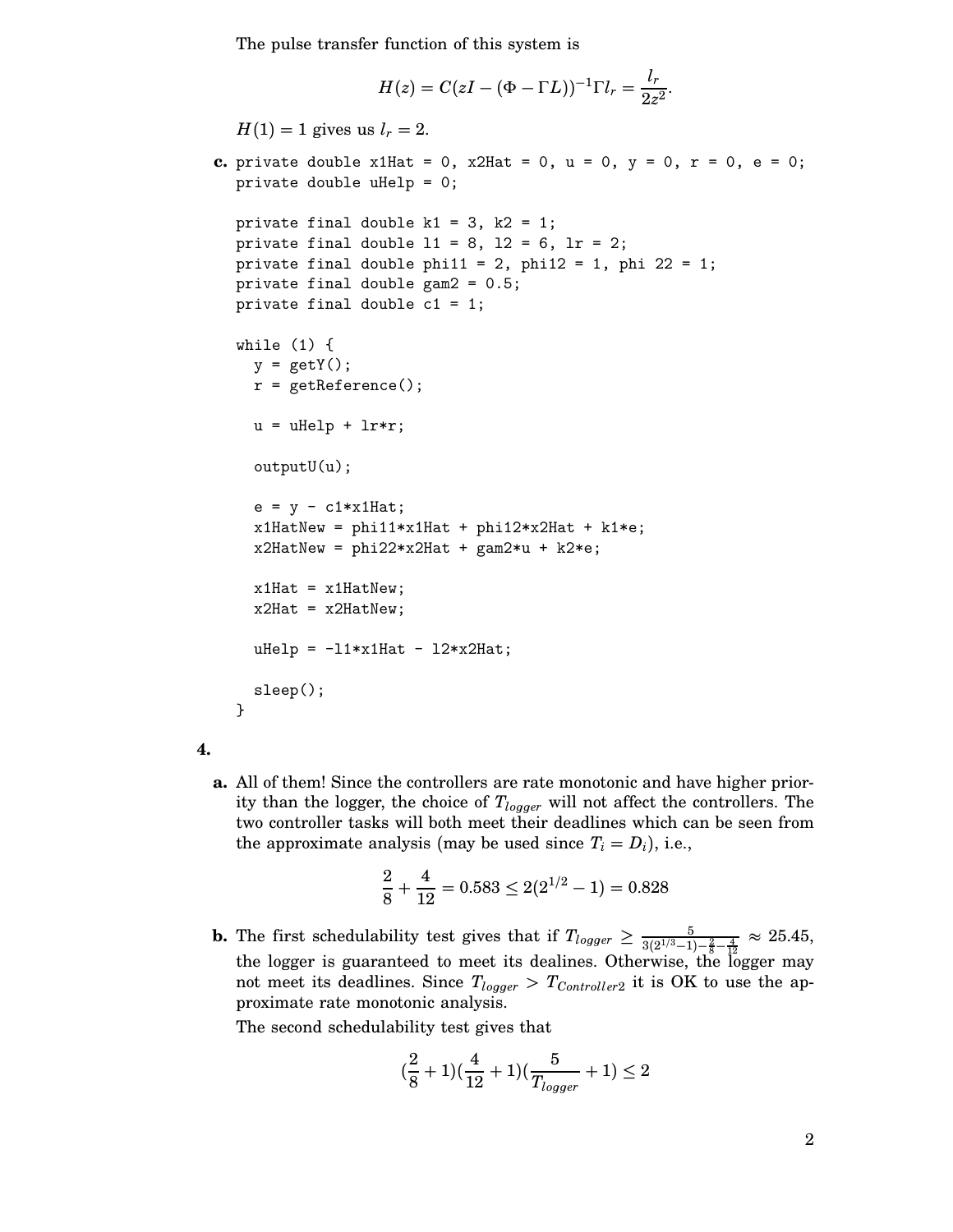From this one can show that  $T_{logger} \geq 25$ . This is also the least restrictive condition. Hence, the answer should be  $T_{loager} \geq 25$ .

**c.** Since the logger has the lowest priority it is sufficient if we do the response time analysis for this task. We then get

$$
R^{0} = 0
$$
  
\n
$$
R^{1} = C = 5
$$
  
\n
$$
R^{2} = 5 + \left[\frac{5}{8}\right]2 + \left[\frac{5}{12}\right]4 = 11
$$
  
\n
$$
R^{3} = 5 + \left[\frac{11}{8}\right]2 + \left[\frac{11}{12}\right]4 = 13
$$
  
\n
$$
R^{4} = 5 + \left[\frac{13}{8}\right]2 + \left[\frac{13}{12}\right]4 = 17
$$
  
\n
$$
R^{5} = 5 + \left[\frac{17}{8}\right]2 + \left[\frac{17}{12}\right]4 = 19
$$
  
\n
$$
R^{6} = 5 + \left[\frac{19}{8}\right]2 + \left[\frac{19}{12}\right]4 = 19
$$

Hence, if we set the deadline and the period of the logger task larger or equal to 19 then all the tasks will meet their deadline.

- **5.**
	- **a.** With the forward difference we approximate *s* with  $s' = \frac{z-1}{h}$ . This gives us the filter  $\frac{2\pi f_c h}{z+2\pi f_c h-1}$ . For  $f_c = 20$ Hz we get a discrete pole on the positive real axis (in 0.9987), which approximates a low pass filter well. For  $f_c$  >  $\frac{1}{2\pi h}$   $\approx$  15 kHz we get a discrete pole on the negative real axis which will cause the filter output to switch sign around the filters steady state value. The pole for  $f_c = 20$ kHz lies at -0.309. This is a bad approximation of this first order low-pass filter which will never get this ringing behaviour.
	- **b.** With Tustin's approximation we instead approximate *s* with  $s' = \frac{2(z-1)}{h(z+1)}$ . This gives us the filter  $\frac{(\pi f_c h)z+\pi f_c h}{(\pi f_c h+1)z+\pi f_c h-1}$  with the pole in  $-\frac{\pi f_c h-1}{\pi f_c h+1}$ . For  $f_c = 20$ Hz the pole will be at  $0.9987$  and for  $f_c = 20$ kHz the pole will be at 0.2088, i.e. the pole of the filter will always be on the positive real axis.
	- **c.** With  $\gamma = \pi f_c h$ , we get the difference equation  $((\gamma + 1)z + \gamma 1)y(k)$  =  $(\gamma z + \gamma)u(k)$  or  $y(k+1) = \frac{\gamma u(k+1)+\gamma u(k)-(\gamma-1)y(k)}{\gamma+1}$ . The implementation is then

```
public static final double h = 1.0 / 96000;
private double u01d = 0, y01d = 0;
public double tustinLP(double u, double fc) {
   double y;
   double gamma = Math.PI*h*fc;
   y = (gamma*(u + u01d - y01d) + y01d)/(gamma+1);y01d = y;u0ld = u;
```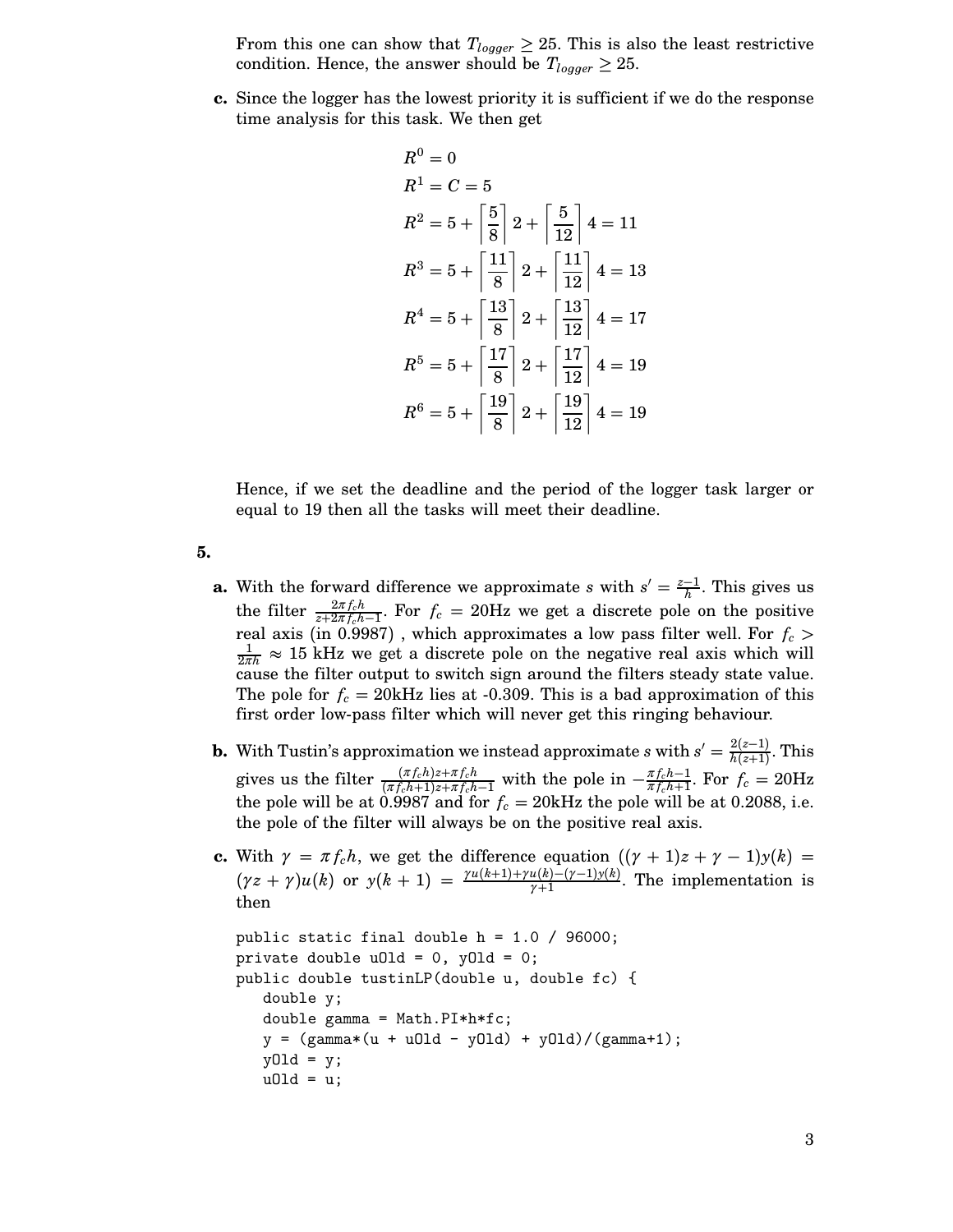```
return y;
}
```
**6.**

**a.** The transfer function from  $u_c$  to y is

$$
H_{yu_c} = \frac{P(H_{ff} + CH_m)}{1 + PC}
$$

Choose

$$
H_{ff} = \frac{H_m}{P}
$$

Then

$$
H_{yu_c}=\frac{P(\frac{H_m}{P}+CH_m)}{1+PC}=H_m
$$

**b.** In order for  $H_{ff}$  to be implementable it must be causal and stable. It is causal if the order of the denominator is larger than or equal to the order of the numerator. It is (asymptotically) stable if the poles are inside the unit circle. Since

$$
H_{ff}(z) = \frac{H_m}{P} = \frac{\frac{B_m(z)}{A_m(z)}}{\frac{B(z)}{A(z)}} = \frac{B_m(z)A(z)}{A_m(z)B(z)}
$$

The constraint on causality gives that the  $H_m(z)$  must have at least the same pole excess as *P*. The constraint on stability gives that any unstable zeros of  $P(z)$ , i.e., the unstable parts of  $B(z)$ , must also be included in  $H_m(z)$ , i.e., be part of  $B_m(z)$ .

**c.** The reason for the ringing is zero in -0.9672, i.e., on the negative real axis. The transfer function,  $H_{uu_c}$  from  $u_c$  to  $u$  is given by

$$
H_{uu_c}=\frac{P(\frac{H_m}{P}+CH_m)}{P(1+PC)}=\frac{H_m}{P}
$$

Hence, the poorly damped zero of *P* is the cause of the ringing.

The problem is avoided by including not only the unstable parts of *B*(*z*) in  $H_m$ , but also poorly damped zeros and zeros on the negative real axis. This can be done by modifying  $H_m$  to

$$
H_m(z) = \frac{0.034147(z + 0.9672)}{(z - 0.7408)^2}
$$

**7.** The solution below does not handle spurious wakeups.

```
public class CyclicBarrier {
  private int parties;
 private int barrierLimit;
  public CyclicBarrier(int parties) {
   this.parties = parties;
```